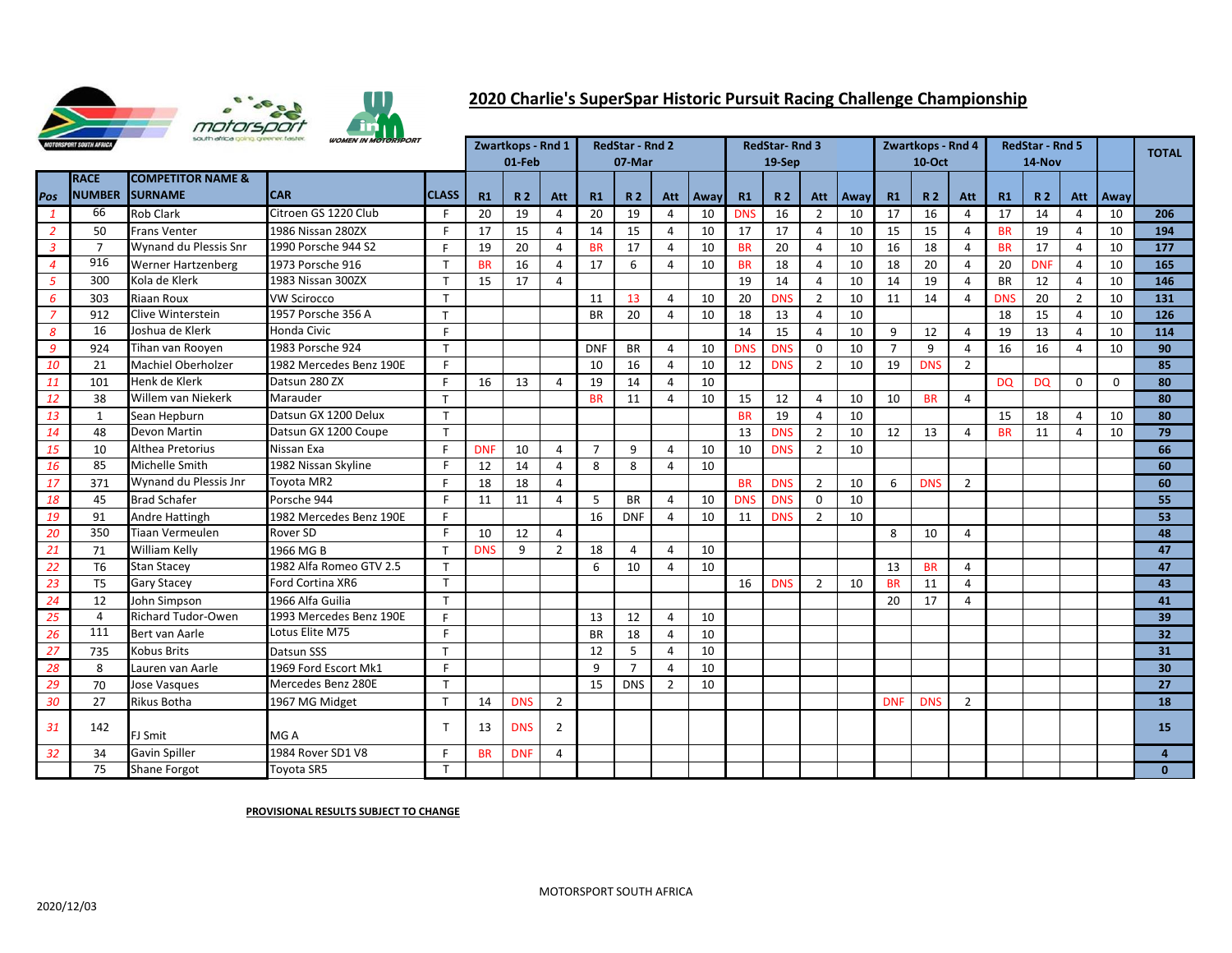

## **2020 Charlie's SuperSpar Historic Pursuit Racing Challenge Championship**

| <b>WOMEN IN MOTORSPORT</b><br>south africa going greener, faster.<br><b>MOTORSPORT SOUTH AFRICA</b> |               |                      |     |                              |                         |              |    | Zwartkops - Rnd 1<br>01-Feb |     |           | <b>RedStar - Rnd 2</b><br>07-Mar |          | <b>RedStar-Rnd 3</b><br>$19-$ Sep |            |                |             | Zwartkops - Rnd 4<br>$10$ -Oct |            |                          | <b>RedStar - Rnd 5</b><br>14-Nov |           |     |      | <b>TOTAL</b>    |
|-----------------------------------------------------------------------------------------------------|---------------|----------------------|-----|------------------------------|-------------------------|--------------|----|-----------------------------|-----|-----------|----------------------------------|----------|-----------------------------------|------------|----------------|-------------|--------------------------------|------------|--------------------------|----------------------------------|-----------|-----|------|-----------------|
|                                                                                                     | <b>MSALIC</b> | <b>HRSA MEM RACE</b> |     | <b>COMPETITOR NAME &amp;</b> |                         |              |    |                             |     |           |                                  |          |                                   |            |                |             |                                |            |                          |                                  |           |     |      |                 |
| Pos                                                                                                 | <b>NUMBER</b> | <b>INUMBER</b>       |     | <b>NUMBER ISURNAME</b>       | <b>ICAR</b>             | <b>CLASS</b> | R1 | <b>R2</b>                   | Att | R1        | <b>R2</b>                        | Att Away | R1                                | R 2        | Att            | <b>Away</b> | <b>R1</b>                      | <b>R2</b>  | Att                      | <b>R1</b>                        | <b>R2</b> | Att | Away |                 |
|                                                                                                     | 1208          | HR0060               | 66  | Rob Clark                    | Citroen GS 1220 Club    |              |    | 19                          |     | 20        | 19                               | 10       | DNS.                              | 16         |                | 10          | 17                             | 16         |                          |                                  | 14        |     | 10   | 206             |
|                                                                                                     | 4247          | HR0479               | 50  | <b>Frans Venter</b>          | 1986 Nissan 280ZX       |              |    | 15                          |     | 14        | 15                               |          | 17                                | 17         |                | 10          | 15                             | 15         |                          |                                  | 19        |     | 10   | 194             |
|                                                                                                     | 7666          | HR0107               |     | Wynand du Plessis Snr        | 1990 Porsche 944 S2     |              | 19 | 20                          |     | <b>BR</b> | 17                               |          | <b>RR</b>                         | 20         |                | 10          | 16                             | 18         |                          | <b>RR</b>                        | 17        | 4   | 10   | 177             |
|                                                                                                     | 28118         |                      | 16  | Joshua de Klerk              | Honda Civic             |              |    |                             |     |           |                                  |          | 14                                | 15         |                | 10          |                                | 12         |                          | 19                               | 13        |     | 10   | 114             |
|                                                                                                     | 1913          | HR0287               | 21  | Machiel Oberholzer           | 1982 Mercedes Benz 190E |              |    |                             |     | 10        | 16                               | 10       | 12                                | <b>DNS</b> |                | 10          | 19                             | <b>DNS</b> |                          |                                  |           |     |      | 85              |
|                                                                                                     | 7173          | HR0621               | 101 | Henk de Klerk                | Datsun 280 ZX           |              | 16 | 13                          |     | 19        | 14                               | 10       |                                   |            |                |             |                                |            |                          | <b>DQ</b>                        | <b>DQ</b> | 0   |      | 80              |
|                                                                                                     | 13617         | <b>HR0558</b>        | 10  | Althea Pretorius             | Nissan Exa              |              |    | 10                          |     |           |                                  | 10       | 10                                | <b>DNS</b> |                | 10          |                                |            |                          |                                  |           |     |      | 66              |
|                                                                                                     | 19795         | HR0389               | 85  | Michelle Smith               | 1982 Nissan Skyline     |              |    | 14                          |     | 8         | 8                                | 10       |                                   |            |                |             |                                |            |                          |                                  |           |     |      | 60              |
|                                                                                                     | 7666          | HR0107               | 371 | Wynand du Plessis Jnr        | Toyota MR2              |              | 18 | 18                          |     |           |                                  |          | <b>BR</b>                         | <b>DNS</b> | $\overline{2}$ | 10          | b                              | <b>DNS</b> | $\overline{\phantom{a}}$ |                                  |           |     |      | 60              |
| 10                                                                                                  | 23662         | HR0548               | 45  | <b>Brad Schafer</b>          | Porsche 944             |              |    |                             |     |           | <b>BR</b>                        | 10       | DNS                               | <b>DNS</b> | $\Omega$       | 10          |                                |            |                          |                                  |           |     |      | 55              |
|                                                                                                     | 10781         | HR0287               | 91  | Andre Hattingh               | 1982 Mercedes Benz 190E |              |    |                             |     | 16        | <b>DNF</b>                       |          | 11                                | <b>DNS</b> |                | 10          |                                |            |                          |                                  |           |     |      | 53              |
|                                                                                                     | 13178         | HR0574               | 350 | Tiaan Vermeulen              | Rover SD                |              | 10 | 12                          |     |           |                                  |          |                                   |            |                |             | 8                              | 10         |                          |                                  |           |     |      | 48              |
| 13                                                                                                  | 4753          | HR0537               |     | Richard Tudor-Owen           | 1993 Mercedes Benz 190E | F            |    |                             |     | 13        | 12                               | 10       |                                   |            |                |             |                                |            |                          |                                  |           |     |      | 39              |
|                                                                                                     | 12254         | HR0442               | 111 | Bert van Aarle               | Lotus Elite M75         |              |    |                             |     | <b>BR</b> | 18                               | 10       |                                   |            |                |             |                                |            |                          |                                  |           |     |      | 32 <sub>2</sub> |
|                                                                                                     | 26363         | HR0443               | 8   | Lauren van Aarle             | 1969 Ford Escort Mk1    |              |    |                             |     | q         |                                  |          |                                   |            |                |             |                                |            |                          |                                  |           |     |      | 30 <sup>°</sup> |
| 16                                                                                                  |               | HR0394               | 34  | <b>Gavin Spiller</b>         | 1984 Rover SD1 V8       |              |    | <b>DNF</b>                  |     |           |                                  |          |                                   |            |                |             |                                |            |                          |                                  |           |     |      |                 |

**PROVISIONAL RESULTS SUBJECT TO CHANGE**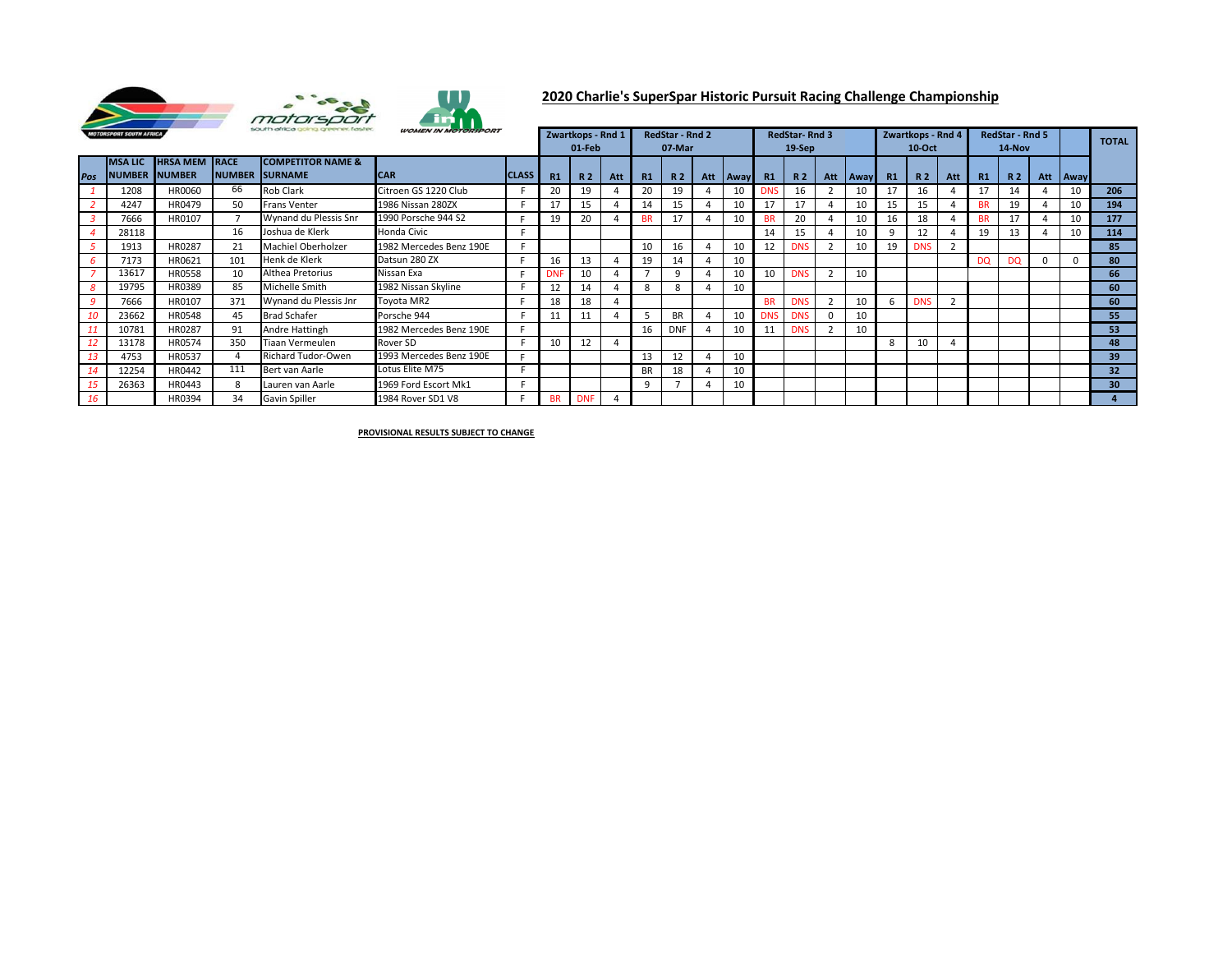

## **2020 Charlie's SuperSpar Historic Pursuit Racing Challenge Championship**

| south africa going greener, faster.<br><b>MOTORSPORT SOUTH AFRICA</b> |                                 |                                        |                | <b>WOMEN IN MOTORSPORT</b>                              |                         |                | Zwartkops - Rnd 1<br>$01$ -Feb |                |               | <b>RedStar - Rnd 2</b><br>07-Mar |                |                |            | <b>RedStar-Rnd 3</b><br>19-Sep |                |                |             | Zwartkops - Rnd 4<br>$10$ -Oct |            |                | <b>RedStar - Rnd 5</b><br>14-Nov |            |     | <b>TOTAL</b> |                 |
|-----------------------------------------------------------------------|---------------------------------|----------------------------------------|----------------|---------------------------------------------------------|-------------------------|----------------|--------------------------------|----------------|---------------|----------------------------------|----------------|----------------|------------|--------------------------------|----------------|----------------|-------------|--------------------------------|------------|----------------|----------------------------------|------------|-----|--------------|-----------------|
| Pos                                                                   | <b>MSALIC</b><br><b>INUMBER</b> | <b>HRSA MEM RACE</b><br><b>INUMBER</b> |                | <b>COMPETITOR NAME &amp;</b><br><b>INUMBER ISURNAME</b> | <b>CAR</b>              | <b>CLASS</b>   | R1                             | R <sub>2</sub> | <b>Att</b>    | R1                               | <b>R2</b>      |                | Att   Away | R1                             | R <sub>2</sub> | Att            | <b>Away</b> | R1                             | <b>R2</b>  | Att            | R1                               | <b>R2</b>  | Att | <b>Away</b>  |                 |
|                                                                       | 7712                            | HR0161                                 | 916            | Werner Hartzenberg                                      | 1973 Porsche 916        | $\mathbf \tau$ |                                | 16             |               | 17                               | 6              |                | 10         | <b>BR</b>                      | 18             |                | 10          | 18                             | 20         |                | 20                               | <b>DNF</b> | 4   | 10           | 165             |
|                                                                       | 1625                            | <b>HR0088</b>                          | 300            | Kola de Klerk                                           | 1983 Nissan 300ZX       | $\tau$         | 15                             | 17             |               |                                  |                |                |            | 19                             | 14             |                | 10          | 14                             | 19         |                | <b>BR</b>                        | 12         |     | 10           | 146             |
| 3                                                                     |                                 | HR0596                                 | 303            | Riaan Roux                                              | <b>VW Scirocco</b>      | $\mathbf \tau$ |                                |                |               | 11                               | 13             |                | 10         | 20                             | <b>DNS</b>     |                | 10          | 11                             | 14         |                | <b>DNS</b>                       | 20         |     | 10           | 131             |
|                                                                       | 1765                            | HR0521                                 | 912            | Clive Winterstein                                       | 1957 Porsche 356 A      |                |                                |                |               | <b>BR</b>                        | 20             |                | 10         | 18                             | 13             |                | 10          |                                |            |                | 18                               | 15         |     | 10           | 126             |
|                                                                       |                                 | HR0590                                 | 924            | Tihan van Rooyen                                        | 1983 Porsche 924        | $\mathbf{r}$   |                                |                |               | <b>DNF</b>                       | <b>BR</b>      |                | 10         | <b>DNS</b>                     | <b>DNS</b>     | $\Omega$       | 10          | <u>т</u>                       | $\Omega$   |                | 16                               | 16         |     | 10           | 90              |
|                                                                       | <b>TBA</b>                      | <b>HR0588</b>                          | 38             | Willem van Niekerk                                      | Marauder                |                |                                |                |               | <b>BR</b>                        | 11             |                | 10         | 15                             | 12             |                | 10          | 10                             | <b>BR</b>  |                |                                  |            |     |              | 80              |
|                                                                       | 8566                            | HR0570                                 |                | Sean Hepburn                                            | Datsun GX 1200 Delux    | $\mathbf$      |                                |                |               |                                  |                |                |            | <b>BR</b>                      | 19             |                | 10          |                                |            |                | 15                               | 18         | 4   | 10           | 80              |
|                                                                       | E999490                         | HR0602                                 | 48             | Devon Martin                                            | Datsun GX 1200 Coupe    | $\tau$         |                                |                |               |                                  |                |                |            | 13                             | <b>DNS</b>     |                | 10          | 12                             | 13         |                | <b>BR</b>                        | 11         |     | 10           | 79              |
|                                                                       | 2335                            | HR0546                                 | 71             | William Kelly                                           | 1966 MG B               |                | <b>DNS</b>                     |                |               | 18                               | $\overline{4}$ | 4              | 10         |                                |                |                |             |                                |            |                |                                  |            |     |              | 47              |
| 10                                                                    | 4991                            | HR0398                                 | T <sub>6</sub> | <b>Stan Stacey</b>                                      | 1982 Alfa Romeo GTV 2.5 | $\overline{ }$ |                                |                |               | 6                                | 10             |                | 10         |                                |                |                |             | 13                             | <b>BR</b>  |                |                                  |            |     |              | 47              |
|                                                                       | 2371                            | HR0397                                 | T <sub>5</sub> | Gary Stacey                                             | Ford Cortina XR6        | $\tau$         |                                |                |               |                                  |                |                |            | 16                             | <b>DNS</b>     | $\overline{2}$ | 10          | <b>BR</b>                      | 11         |                |                                  |            |     |              | 43              |
| 12                                                                    | 2345                            | HR0380                                 | 12             | John Simpson                                            | 1966 Alfa Guilia        |                |                                |                |               |                                  |                |                |            |                                |                |                |             | 20                             | 17         |                |                                  |            |     |              | 41              |
| 13                                                                    | 1137                            | HR0043                                 | 735            | Kobus Brits                                             | Datsun SSS              |                |                                |                |               | 12                               |                |                | 10         |                                |                |                |             |                                |            |                |                                  |            |     |              | 31              |
| 14                                                                    | 4517                            | HR0474                                 | 70             | Jose Vasques                                            | Mercedes Benz 280E      | $\mathbf{r}$   |                                |                |               | 15                               | <b>DNS</b>     | $\overline{2}$ | 10         |                                |                |                |             |                                |            |                |                                  |            |     |              | 27              |
| 15                                                                    | 7181                            | HR0540                                 | 27             | Rikus Botha                                             | 1967 MG Midget          |                | 14                             | <b>DNS</b>     | $\mathcal{L}$ |                                  |                |                |            |                                |                |                |             | <b>DNF</b>                     | <b>DNS</b> | $\overline{2}$ |                                  |            |     |              | 18              |
|                                                                       | 16 /E9993826                    | <b>HRSA YP</b>                         | 142            | FJ Smit                                                 | MG A                    |                | 13                             | <b>DNS</b>     |               |                                  |                |                |            |                                |                |                |             |                                |            |                |                                  |            |     |              | 15 <sub>1</sub> |
|                                                                       |                                 |                                        | 75             | Shane Forgot                                            | Toyota SR5              |                |                                |                |               |                                  |                |                |            |                                |                |                |             |                                |            |                |                                  |            |     |              | $\Omega$        |

**PROVISIONAL RESULTS SUBJECT TO CHANGE**